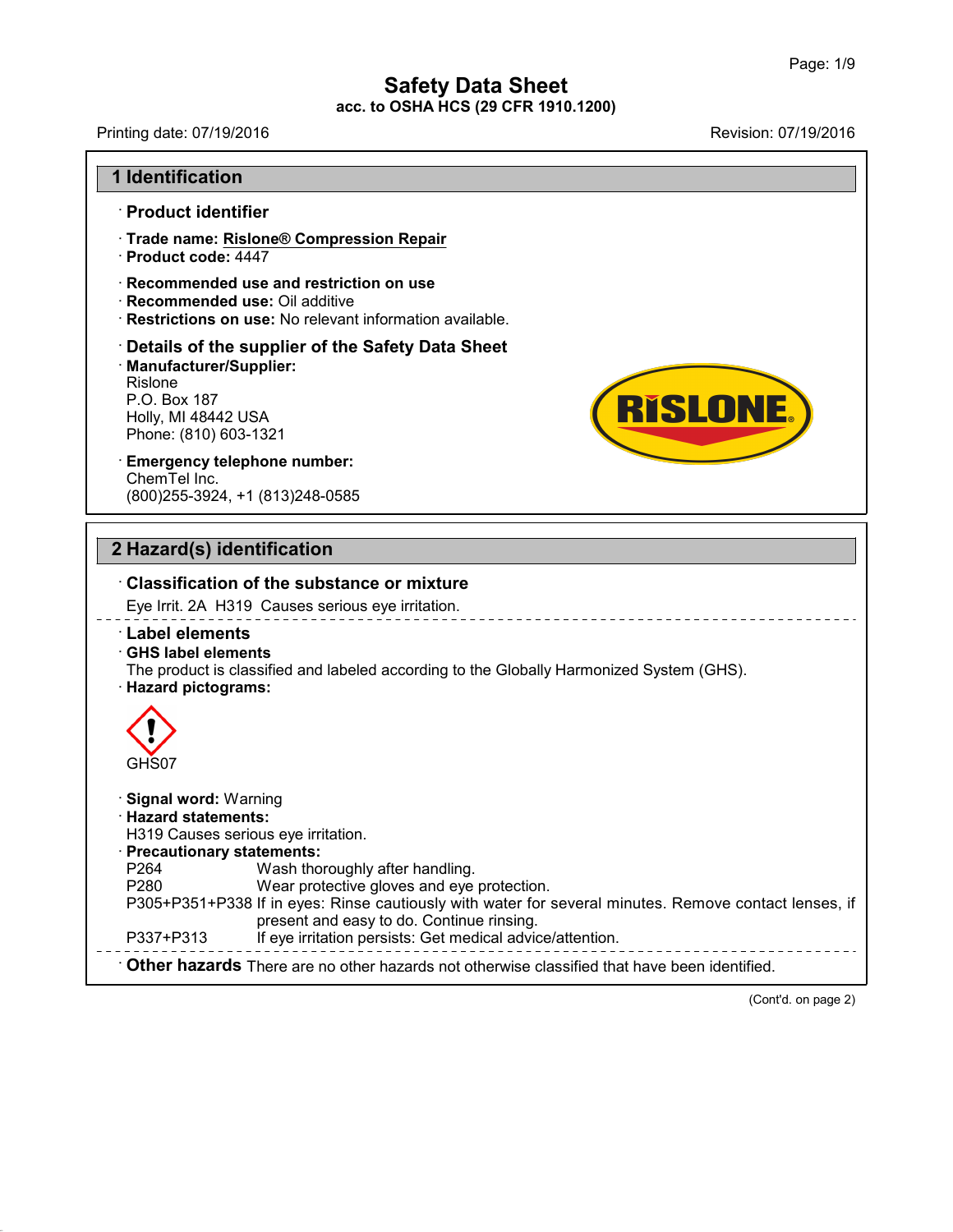Printing date: 07/19/2016 Revision: 07/19/2016

#### **Trade name: Rislone® Compression Repair**

(Cont'd. of page 1)

#### **3 Composition/information on ingredients**

#### · **Chemical characterization: Mixtures**

#### · **Components:**

| 68649-42-3 zinc dialkyldithiophosphate       | $\ket{\diamondsuit}$ Eye Dam. 1, H318<br>$\langle$ Skin Irrit. 2, H315 | $<$ 2% |  |
|----------------------------------------------|------------------------------------------------------------------------|--------|--|
| 9003-06-9   poly(acrylamide-co-acrylic acid) | $\Diamond$ Eye Irrit. 2A, H319<br>l Combustible Dust                   | $<$ 2% |  |

#### · **Additional information:**

Note L: The classification as a carcinogen need not apply if it can be shown that the substance contains less than 3 % DMSO extract as measured by IP 346 'Determination of polycyclic aromatics in unused lubricating base oils and asphaltene free petroleum fractions - Dimethyl sulphoxide extraction refractive index method', Institute of Petroleum, London. This product meets these requirements. For the listed ingredient(s), the identity and/or exact percentage(s) are being withheld as a trade secret.

For the wording of the listed Hazard Statements refer to section 16.

### **4 First-aid measures**

#### · **Description of first aid measures**

· **After inhalation:** Supply fresh air; consult doctor in case of complaints.

#### · **After skin contact:**

Immediately wash with water and soap and rinse thoroughly.

If skin irritation is experienced, consult a doctor.

#### · **After eye contact:**

Remove contact lenses if worn.

Rinse opened eye for several minutes under running water. If symptoms persist, consult a doctor.

· **After swallowing:**

Rinse out mouth and then drink plenty of water.

Do not induce vomiting; immediately call for medical help.

· **Most important symptoms and effects, both acute and delayed:** Irritant to eyes.

Slight irritant effect on skin and mucous membranes.

Gastric or intestinal disorders when ingested.

Nausea in case of ingestion.

· **Indication of any immediate medical attention and special treatment needed:**

No relevant information available.

# **5 Fire-fighting measures**

#### · **Extinguishing media**

· **Suitable extinguishing agents:** Foam

Fire-extinguishing powder

Carbon dioxide

43.0

Gaseous extinguishing agents

· **For safety reasons unsuitable extinguishing agents:** Water

(Cont'd. on page 3)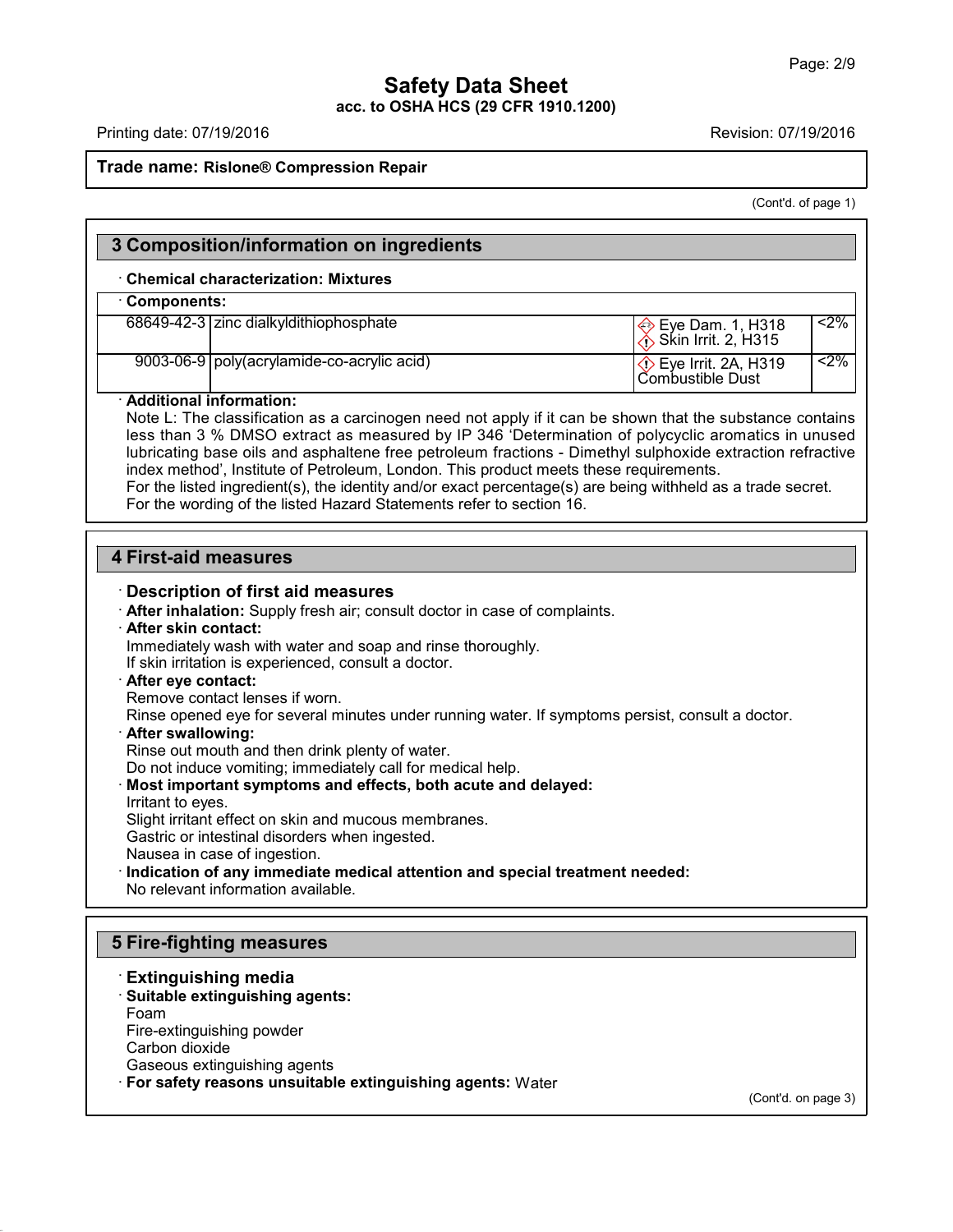# **Safety Data Sheet**

**acc. to OSHA HCS (29 CFR 1910.1200)**

Printing date: 07/19/2016 Revision: 07/19/2016

**Trade name: Rislone® Compression Repair**

(Cont'd. of page 2)

· **Special hazards arising from the substance or mixture** Formation of toxic gases is possible during heating or in case of fire.

· **Advice for firefighters**

# · **Protective equipment:**

Wear self-contained respiratory protective device.

Wear fully protective suit.

# **6 Accidental release measures**

· **Personal precautions, protective equipment and emergency procedures:** Wear protective equipment. Keep unprotected persons away. Ensure adequate ventilation.

Particular danger of slipping on leaked/spilled product.

For large spills, use respiratory protective device against the effects of fumes/dust/aerosol.

# · **Environmental precautions:**

Do not allow to enter sewers/ surface or ground water. Inform respective authorities in case of seepage into water course or sewage system. Prevent from spreading (e.g. by damming-in or oil barriers).

· **Methods and material for containment and cleaning up:** Absorb with liquid-binding material (sand, diatomite, acid binders, universal binders, sawdust). Remove from the water surface (e.g. skim or suck off). Send for recovery or disposal in suitable receptacles.

· **Reference to other sections:**

See Section 7 for information on safe handling.

See Section 8 for information on personal protection equipment.

See Section 13 for disposal information.

# **7 Handling and storage**

## · **Handling**

# · **Precautions for safe handling:**

Prevent formation of aerosols.

Use only in well ventilated areas.

· **Information about protection against explosions and fires:** No special measures required.

# · **Conditions for safe storage, including any incompatibilities**

· **Storage**

43.0

· **Requirements to be met by storerooms and receptacles:**

Avoid storage near extreme heat, ignition sources or open flame.

· **Information about storage in one common storage facility:**

Store away from foodstuffs.

Store away from oxidizing agents.

· **Further information about storage conditions:**

Store in cool, dry conditions in well sealed receptacles.

Keep containers tightly sealed.

(Cont'd. on page 4)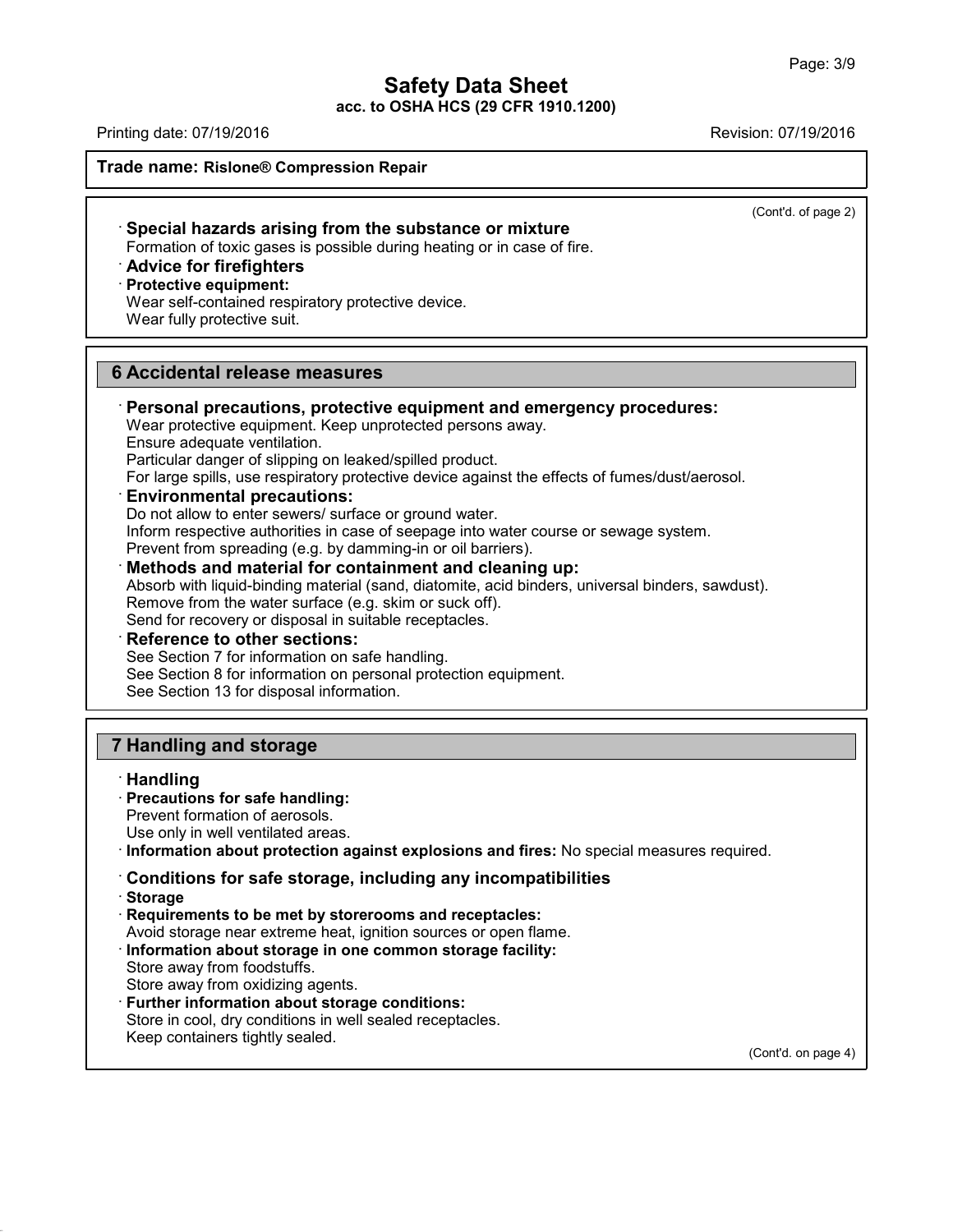Printing date: 07/19/2016 Revision: 07/19/2016

**Trade name: Rislone® Compression Repair**

(Cont'd. of page 3)

· **Specific end use(s):** No relevant information available.

# **8 Exposure controls/personal protection**

#### · **Control parameters**

· **Components with limit values that require monitoring at the workplace:** The product does not contain any relevant quantities of materials with critical values that have to be monitored at the workplace.

#### · **Exposure controls**

- · **Personal protective equipment:**
- · **General protective and hygienic measures:**
- The usual precautionary measures for handling chemicals should be followed.

Immediately remove all soiled and contaminated clothing.

Keep away from foodstuffs, beverages and feed.

Wash hands before breaks and at the end of work.

Do not inhale gases / fumes / aerosols.

Avoid contact with the eyes and skin.

· **Engineering controls:** No relevant information available.

#### · **Breathing equipment:**

Not required under normal conditions of use.

Use suitable respiratory protective device when aerosol or mist is formed.

For spills, respiratory protection may be advisable.

· **Protection of hands:**



Protective gloves

The glove material has to be impermeable and resistant to the product/ the substance/ the preparation. · **Eye protection:**



43.0

Safety glasses

- · **Body protection:** Protective work clothing
- · **Limitation and supervision of exposure into the environment** No relevant information available.
- · **Risk management measures** No relevant information available.

# **9 Physical and chemical properties** · **Information on basic physical and chemical properties** · **Appearance: Form:** Liquid **Color:** Amber colored **Odor:** Solvent-like (Cont'd. on page 5)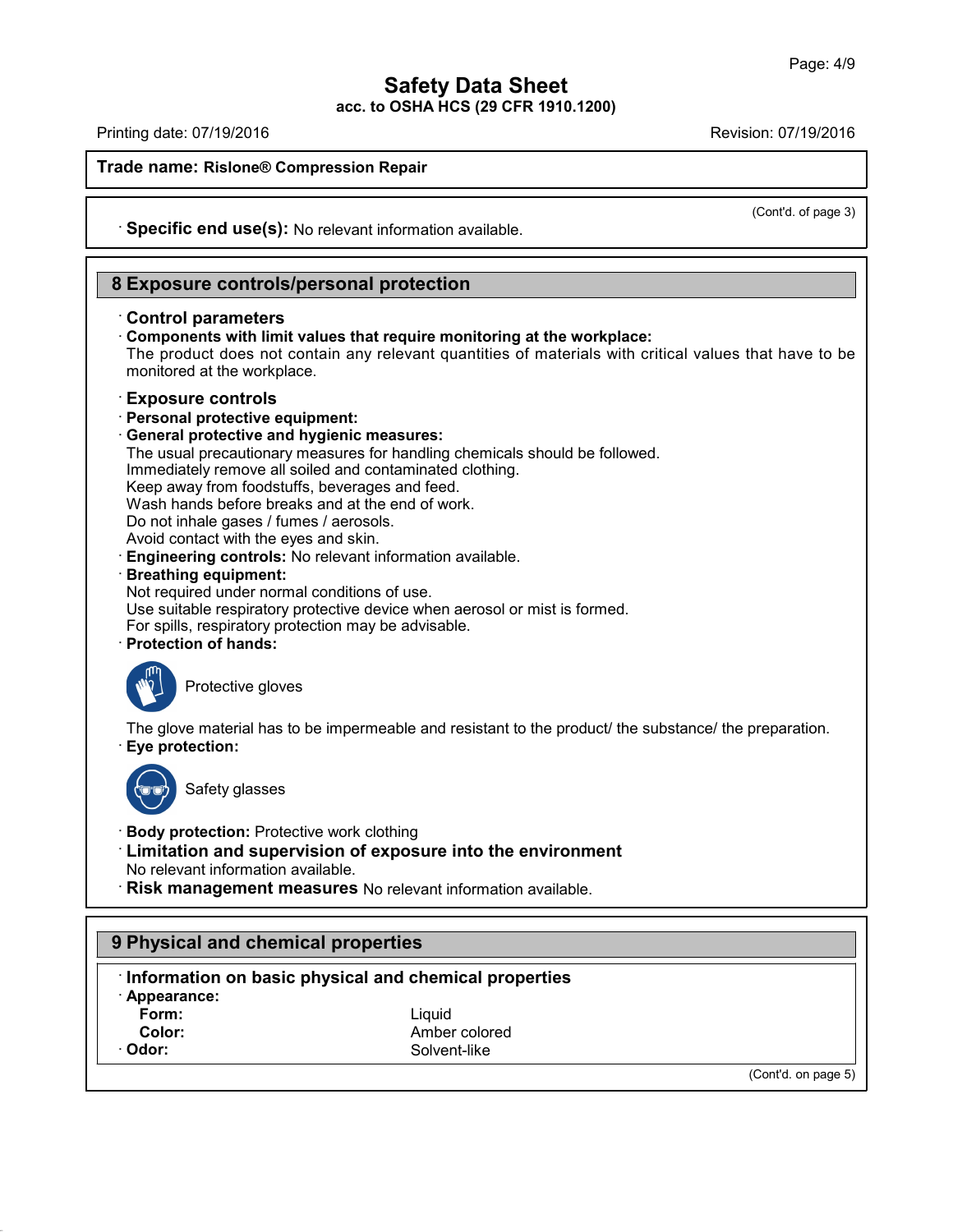Printing date: 07/19/2016 **Revision: 07/19/2016** Revision: 07/19/2016

# **Trade name: Rislone® Compression Repair**

|                                                            | (Cont'd. of page 4)                           |
|------------------------------------------------------------|-----------------------------------------------|
| Odor threshold:                                            | Not determined.                               |
| pH-value:                                                  | Not determined.                               |
| · Melting point/Melting range:                             | Not determined.                               |
| <b>Boiling point/Boiling range:</b>                        | Not determined.                               |
| · Flash point:                                             | $> 116 °C$ ( $> 241 °F$ )                     |
| · Flammability (solid, gaseous):                           | Not applicable.                               |
| · Auto-ignition temperature:                               | Not determined.                               |
| · Decomposition temperature:                               | Not determined.                               |
| · Danger of explosion:                                     | Product does not present an explosion hazard. |
| <b>Explosion limits</b>                                    |                                               |
| Lower:                                                     | Not determined.                               |
| Upper:                                                     | Not determined.                               |
| Oxidizing properties:                                      | Not determined.                               |
| · Vapor pressure:                                          | Not determined.                               |
| Density at 20 $^{\circ}$ C (68 $^{\circ}$ F):              | 0.85 g/cm <sup>3</sup> (7.093 lbs/gal)        |
| · Relative density:                                        | Not determined.                               |
| · Vapor density:                                           | Not determined.                               |
| <b>Evaporation rate:</b>                                   | Not determined.                               |
| · Solubility in / Miscibility with                         |                                               |
| Water:                                                     | Not miscible or difficult to mix.             |
| · Partition coefficient (n-octanol/water): Not determined. |                                               |
| $\cdot$ Viscosity                                          |                                               |
| Dynamic:                                                   | Not determined.                               |
| Kinematic:                                                 | Not determined.                               |
| <b>Other information</b>                                   | No relevant information available.            |

# **10 Stability and reactivity**

· **Reactivity:** No relevant information available.

- · **Chemical stability:** Stable under normal temperatures and pressures.
- · **Thermal decomposition / conditions to be avoided:**

No decomposition if used and stored according to specifications.

- To avoid thermal decomposition, do not overheat.
- · **Possibility of hazardous reactions:** Toxic fumes may be released if heated above the decomposition point. Reacts with strong acids and oxidizing agents.
- · **Conditions to avoid:** Excessive heat.
- · **Incompatible materials:** Oxidizers
- · **Hazardous decomposition products:**

Carbon monoxide and carbon dioxide

43.0

(Cont'd. on page 6)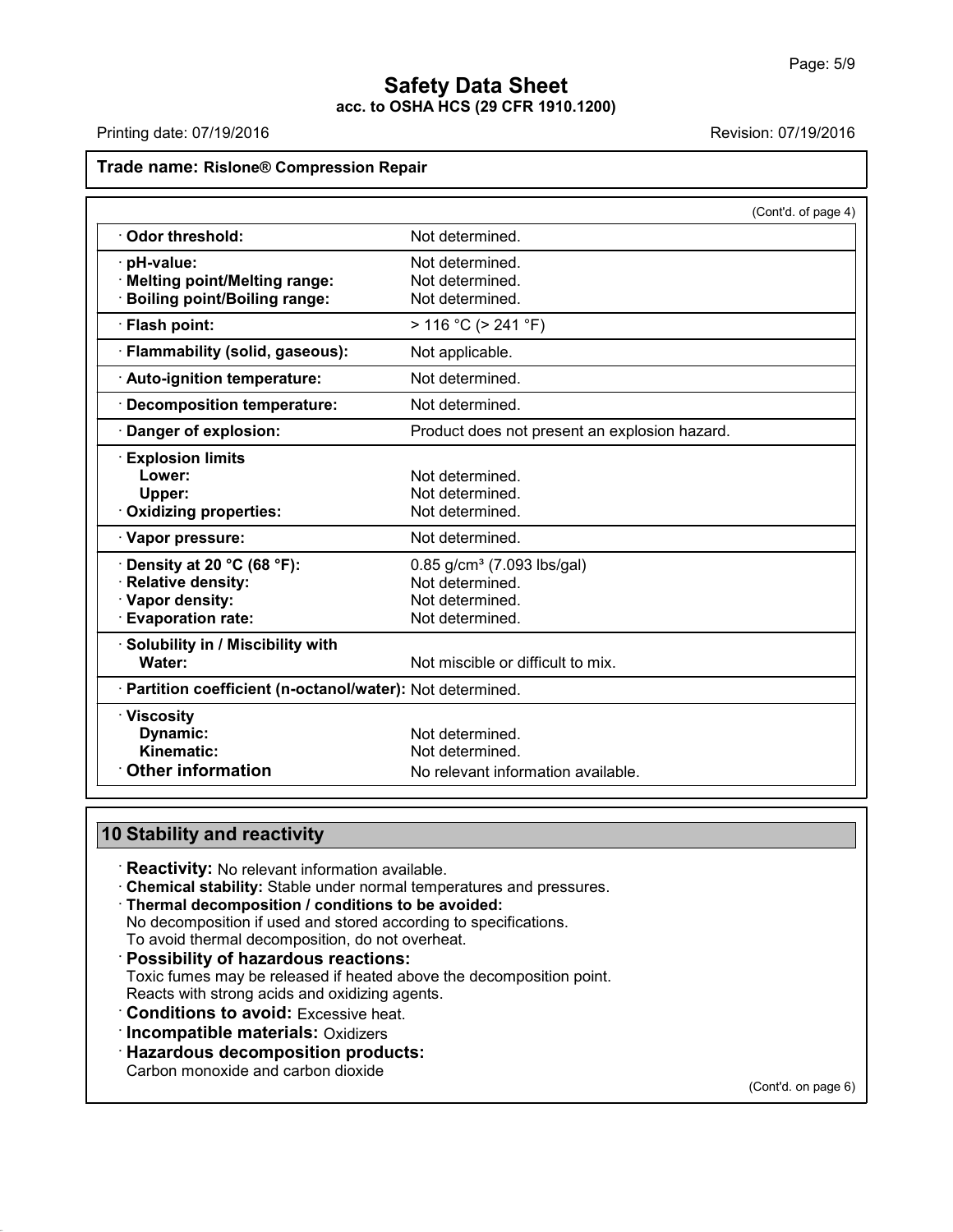Printing date: 07/19/2016 Revision: 07/19/2016

#### **Trade name: Rislone® Compression Repair**

(Cont'd. of page 5)

**Hydrocarbons** Phosphorus oxides (e.g. P2O5) Toxic metal oxide smoke

# **11 Toxicological information**

#### · **Information on toxicological effects**

- · **Acute toxicity:**
- · **LD/LC50 values that are relevant for classification:** None.
- · **Primary irritant effect:**
- · **On the skin:** Slight irritant effect on skin and mucous membranes.
- · **On the eye:** Irritating effect.
- · **Sensitization:** Based on available data, the classification criteria are not met.

#### · **Carcinogenic categories**

· **IARC (International Agency for Research on Cancer):**

None of the ingredients are listed.

#### · **NTP (National Toxicology Program):**

None of the ingredients are listed.

#### · **OSHA-Ca (Occupational Safety & Health Administration):**

None of the ingredients are listed.

#### · **Probable route(s) of exposure:**

- Ingestion.
- Inhalation.
- Eye contact.
- Skin contact.
- · **Acute effects (acute toxicity, irritation and corrosivity):** Irritating to eyes.
- · **Repeated dose toxicity:** No relevant information available.
- · **CMR effects (carcinogenity, mutagenicity and toxicity for reproduction)**
- · **Germ cell mutagenicity:** Based on available data, the classification criteria are not met.
- · **Carcinogenicity:** Based on available data, the classification criteria are not met.
- · **Reproductive toxicity:** Based on available data, the classification criteria are not met.
- · **STOT-single exposure:** Based on available data, the classification criteria are not met.
- · **STOT-repeated exposure:** Based on available data, the classification criteria are not met.
- · **Aspiration hazard:** Based on available data, the classification criteria are not met.

# **12 Ecological information**

· **Toxicity**

43.0

- · **Aquatic toxicity** The material is harmful to the environment.
- · **Persistence and degradability** No relevant information available.
- · **Bioaccumulative potential:** No relevant information available.
- · **Mobility in soil:** No relevant information available.
- · **Ecotoxical effects:**

· **Remark:** Due to mechanical actions of the product (e.g. agglutinations), damages may occur.

(Cont'd. on page 7)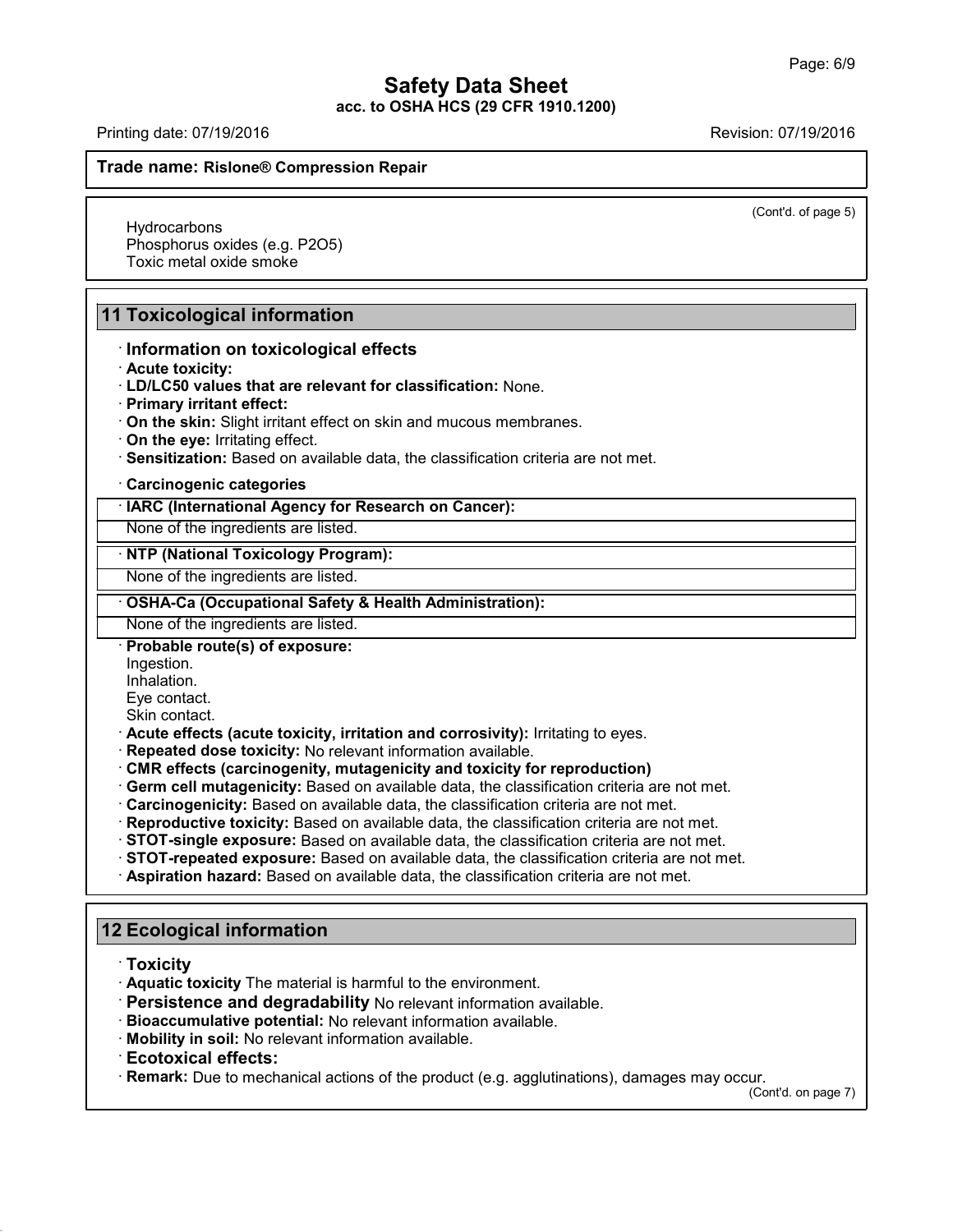Printing date: 07/19/2016 Revision: 07/19/2016

(Cont'd. of page 6)

**Trade name: Rislone® Compression Repair**

#### · **Additional ecological information**

· **General notes:** Avoid release to the environment.

· **Other adverse effects:** No relevant information available.

# **13 Disposal considerations**

#### · **Waste treatment methods**

#### · **Recommendation:**

Contact waste processors for recycling information.

Can be burned with household garbage after consulting with the waste disposal facility operator and the pertinent authorities and adhering to the necessary technical regulations.

The user of this material has the responsibility to dispose of unused material, residues and containers in compliance with all relevant local, state and federal laws and regulations regarding treatment, storage and disposal for hazardous and nonhazardous wastes.

#### · **Uncleaned packagings**

43.0

· **Recommendation:** Disposal must be made according to official regulations.

| 14 Transport information                                                          |                 |  |  |  |
|-----------------------------------------------------------------------------------|-----------------|--|--|--|
| $\cdot$ UN-Number<br>DOT, ADR, IMDG, IATA                                         | Not regulated.  |  |  |  |
| $\cdot$ UN proper shipping name<br>DOT, ADR, IMDG, IATA                           | Not regulated.  |  |  |  |
| Transport hazard class(es)                                                        |                 |  |  |  |
| DOT, ADR, IMDG, IATA<br>· Class                                                   | Not regulated.  |  |  |  |
| · Packing group<br>DOT, ADR, IMDG, IATA                                           | Not regulated.  |  |  |  |
| $\cdot$ Environmental hazards<br>$\cdot$ Marine pollutant:                        | N <sub>o</sub>  |  |  |  |
| Special precautions for user                                                      | Not applicable. |  |  |  |
| Transport in bulk according to Annex II of<br><b>MARPOL73/78 and the IBC Code</b> | Not applicable. |  |  |  |

(Cont'd. on page 8)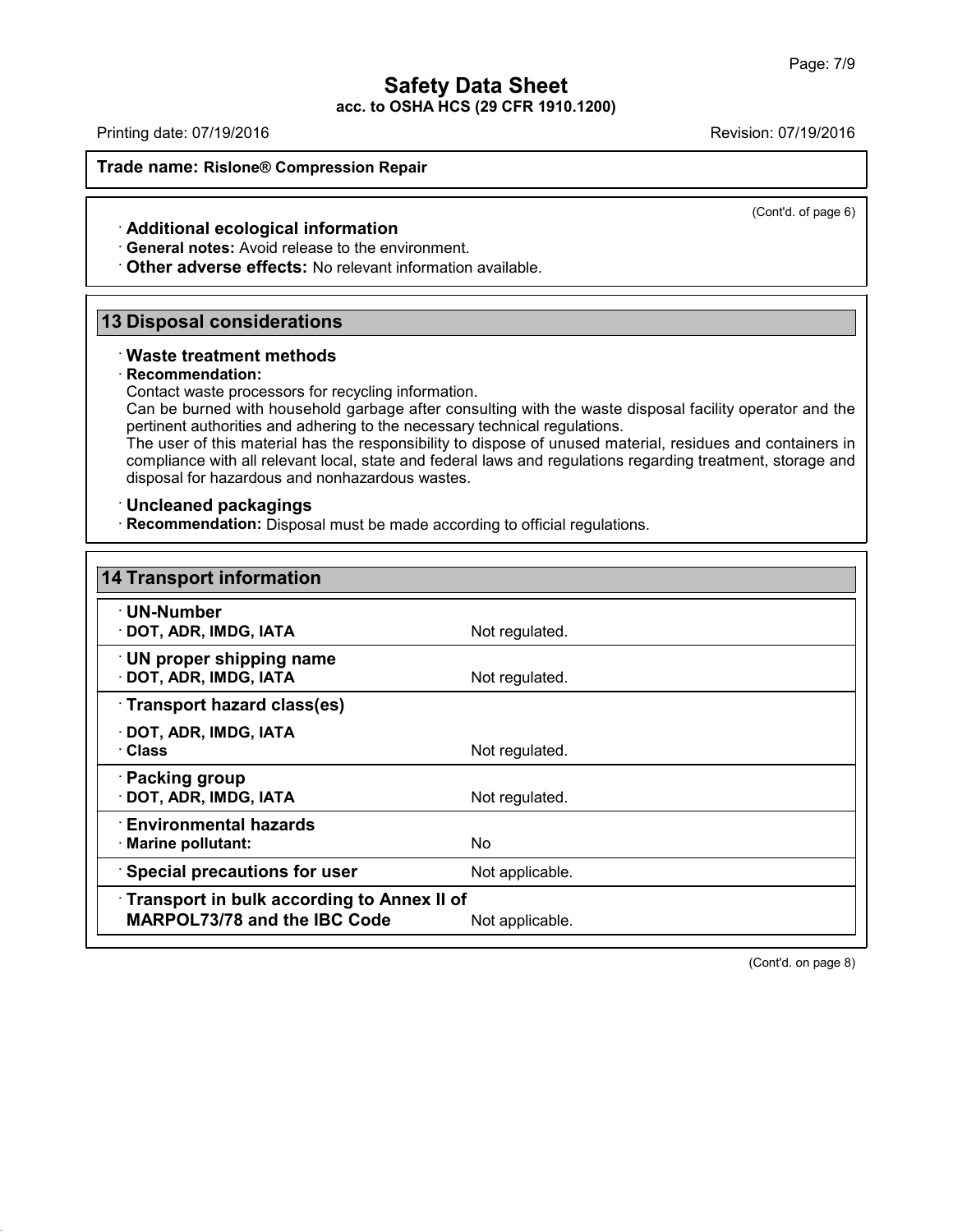# **Safety Data Sheet**

**acc. to OSHA HCS (29 CFR 1910.1200)**

Printing date: 07/19/2016 **Revision: 07/19/2016** Revision: 07/19/2016

### **Trade name: Rislone® Compression Repair**

(Cont'd. of page 7)

|        | Safety, health and environmental regulations/legislation specific for the substance or<br>mixture |  |  |  |  |
|--------|---------------------------------------------------------------------------------------------------|--|--|--|--|
|        | · United States (USA)                                                                             |  |  |  |  |
| · SARA |                                                                                                   |  |  |  |  |
|        | · Section 302 (extremely hazardous substances):                                                   |  |  |  |  |
|        | None of the ingredients are listed.                                                               |  |  |  |  |
|        | · Section 304 (emergency release notification):                                                   |  |  |  |  |
|        | None of the ingredients are listed.                                                               |  |  |  |  |
|        | · Section 355 (extremely hazardous substances):                                                   |  |  |  |  |
|        | None of the ingredients are listed.                                                               |  |  |  |  |
|        | · Section 313 (Specific toxic chemical listings):                                                 |  |  |  |  |
|        | None of the ingredients are listed.                                                               |  |  |  |  |
|        | · TSCA (Toxic Substances Control Act)                                                             |  |  |  |  |
|        | All ingredients are listed.                                                                       |  |  |  |  |
|        | · Proposition 65 (California)                                                                     |  |  |  |  |
|        | Chemicals known to cause cancer:                                                                  |  |  |  |  |
|        | None of the ingredients are listed.                                                               |  |  |  |  |
|        | Chemicals known to cause reproductive toxicity for females:                                       |  |  |  |  |
|        | None of the ingredients are listed.                                                               |  |  |  |  |
|        | Chemicals known to cause reproductive toxicity for males:                                         |  |  |  |  |
|        | None of the ingredients are listed.                                                               |  |  |  |  |
|        | Chemicals known to cause developmental toxicity:                                                  |  |  |  |  |
|        | None of the ingredients are listed.                                                               |  |  |  |  |
|        | Carcinogenic categories                                                                           |  |  |  |  |
|        | <b>EPA (Environmental Protection Agency):</b>                                                     |  |  |  |  |
|        | None of the ingredients are listed.                                                               |  |  |  |  |
|        | · IARC (International Agency for Research on Cancer):                                             |  |  |  |  |
|        | None of the ingredients are listed.                                                               |  |  |  |  |
|        | · NIOSH-Ca (National Institute for Occupational Safety and Health):                               |  |  |  |  |
|        | None of the ingredients are listed.                                                               |  |  |  |  |

# **16 Other information**

43.0

This information is based on our present knowledge. However, this shall not constitute a guarantee for any specific product features and shall not establish a legally valid contractual relationship.

· **Date of preparation / last revision** 07/19/2016 / -

· **Abbreviations and acronyms:**

ADR: European Agreement concerning the International Carriage of Dangerous Goods by Road IMDG: International Maritime Code for Dangerous Goods

(Cont'd. on page 9)